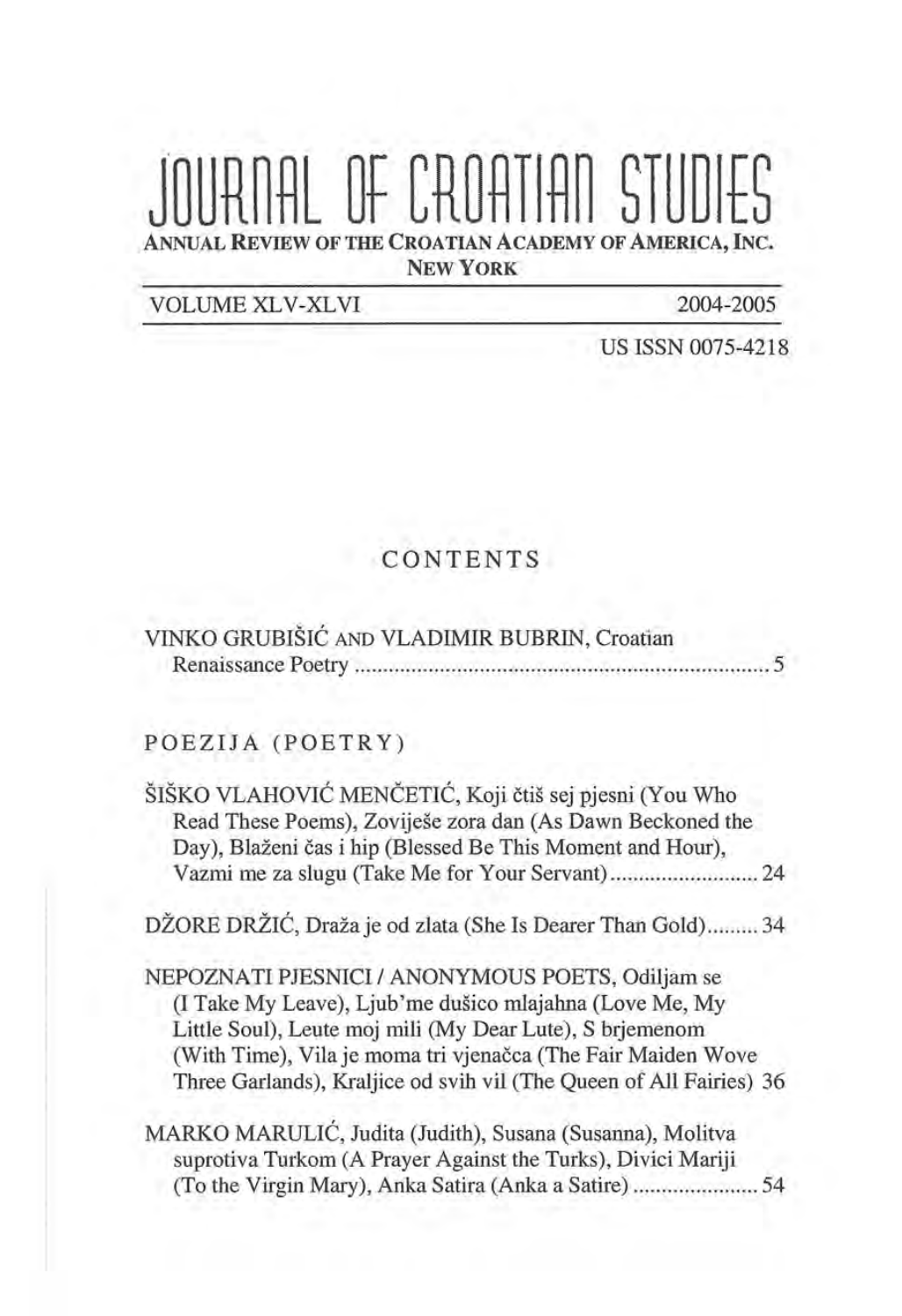|  | MAVRO VETRANOVIĆ, Aurea aetas (The Golden Age),<br>Pelegrin (The Pilgrim), Pjesanca gospodi krstjanskoj (A Short |
|--|------------------------------------------------------------------------------------------------------------------|
|  | Poem to Christian Noblemen), Pjesanca u pomoć poetam                                                             |
|  |                                                                                                                  |
|  | PETAR HEKTOROVIĆ, Ribanje i ribarsko prigovaranje                                                                |
|  |                                                                                                                  |
|  | HANIBAL LUCIĆ, Jur ni jedna na svit vila (There is No Fairy in                                                   |
|  | the World); Vilo, ka imaš moć (Fairy, Who Hast the Power) 156                                                    |
|  | ANTUN SASIN, U pohvalu pjesnika dubrovačkijeh (In Praise                                                         |
|  | of Dubrovnik Poets), Mrnarica (The Fleet), Mužika od                                                             |
|  |                                                                                                                  |
|  | NIKOLA DIMITROVIĆ, Pričice iz Svetoga Pisma i filozofa                                                           |
|  | (Sayings from the Holy Writ and the Philosophers) 186                                                            |
|  | MIKŠA PELEGRINOVIĆ, Jeđupka (The Gypsy Woman) 190                                                                |
|  | DINKO RANJINA, Jednom ki ništa ne učini, a tuđe sve huli                                                         |
|  | (To the Underachiever Who Demeans the Achievements                                                               |
|  | of Others), Svi oni ki putuju (All Who Travel), Nadgrobnica                                                      |
|  | Šišmunda Menčetića (Epitaph to Šiško Menčetić)  206                                                              |
|  | DOMINKO ZLATARIĆ, Hitro tajim i prikrivam (Adroitly I Hide                                                       |
|  | and Keep in Secret), U hvalu pokoja i mirne pameti (Praising                                                     |
|  | Peace and a Clear Conscience), U smrt Šimuna sina svoga                                                          |
|  | prvorođenoga koji živje godište i dva miseca i petnaes dana,                                                     |
|  | umre na tri setenbra godišta 1592 (In Memory of My First-born                                                    |
|  | Son Šimun, Who Lived One Year, Two Months and Fifteen                                                            |
|  | Days and Died on the Third Day of September, 1592.) 212                                                          |
|  | BARNE KARNARUTIĆ, Vazetje Sigeta grada (The Capture of                                                           |
|  |                                                                                                                  |
|  | JURAJ BARAKOVIĆ, Vila Slovinka (The Slavic Fairy) 228                                                            |